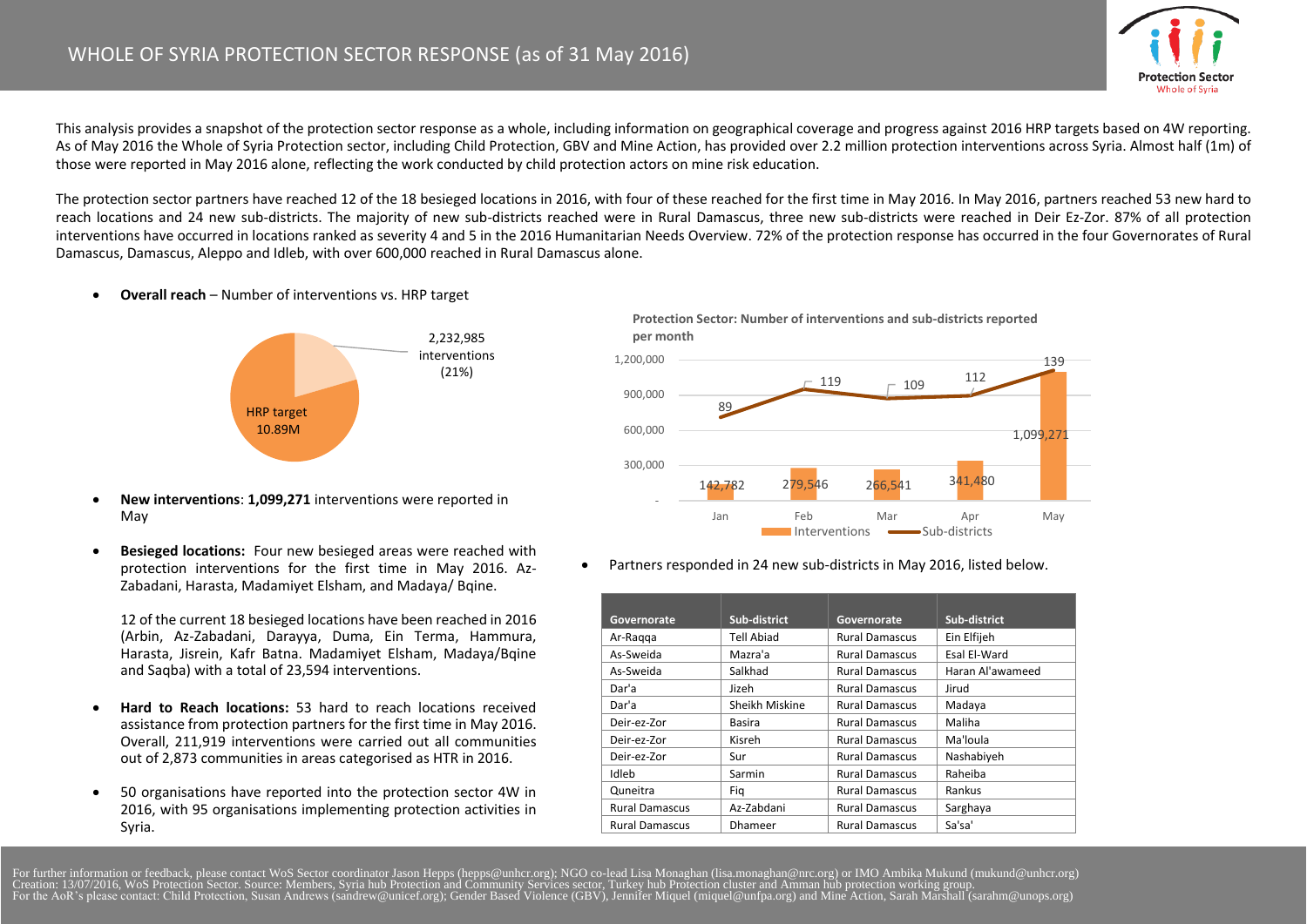

## **Protection Sector Response vis-à-vis 2016 severity ranking**

|                                     | % of protection sector | $\frac{1}{2}$ % of protection sector $\frac{1}{2}$ | <b>No. of Sub-Districts</b><br>with protection | No. of Sub-Districts with<br>no protection sector |
|-------------------------------------|------------------------|----------------------------------------------------|------------------------------------------------|---------------------------------------------------|
| <b>HNO Severity ranking</b>         | response in May 2016   | response in 2016                                   | sector response                                | response                                          |
|                                     | 51%                    | 41%                                                | 34                                             | 14                                                |
|                                     | 39%                    | 46%                                                | 84                                             | 48                                                |
|                                     | 9%                     | 11%                                                | 38                                             | 21                                                |
|                                     | 1%                     | 1%                                                 | 14                                             |                                                   |
| Not ranked due to insufficient data | 0%                     | 0.2%                                               |                                                |                                                   |

## **Protection Sector coverage (interventions) by Governorate**

| <b>Child</b>                              |                   |            |            |                    |              |  |  |  |  |  |
|-------------------------------------------|-------------------|------------|------------|--------------------|--------------|--|--|--|--|--|
| Governorate                               | <b>Protection</b> | Protection | <b>GBV</b> | <b>Mine Action</b> | <b>Total</b> |  |  |  |  |  |
| Aleppo                                    | 114,291           | 142,790    | 23,811     | 53,425             | 334,317      |  |  |  |  |  |
| Al-Hasakeh                                | 8,745             | 8,868      | 11,251     |                    | 28,864       |  |  |  |  |  |
| Ar-Raqqa                                  |                   |            | 359        |                    | 359          |  |  |  |  |  |
| As-Sweida                                 | 7,749             | 6,697      | 13,798     |                    | 28,244       |  |  |  |  |  |
| Damascus                                  | 70,384            | 38,774     | 28,475     | 240,362            | 377,995      |  |  |  |  |  |
| Dar'a                                     | 11,942            | 26,422     | 7,390      |                    | 45,754       |  |  |  |  |  |
| Deir-ez-Zor                               |                   |            | 99         |                    | 99           |  |  |  |  |  |
| Hama                                      | 35,831            | 56,471     | 11,248     |                    | 103,550      |  |  |  |  |  |
| Homs                                      | 59,564            | 77,640     | 46,056     | 1,810              | 185,070      |  |  |  |  |  |
| Idleb                                     | 169,124           | 77,641     | 25,260     | 24,734             | 296,759      |  |  |  |  |  |
| Lattakia                                  | 10,616            | 42,982     | 11,035     |                    | 64,633       |  |  |  |  |  |
| Quneitra                                  | 260               | 953        |            |                    | 1,213        |  |  |  |  |  |
| Rural Damascus                            | 61,655            | 104,863    | 50,335     | 396,091            | 612,944      |  |  |  |  |  |
| <b>Tartous</b>                            | 71,296            | 49,698     | 32,147     |                    | 153,141      |  |  |  |  |  |
| Outside Syria (Trainings<br>for partners) |                   | 4          | 21         | 18                 | 43           |  |  |  |  |  |
| <b>Total</b>                              | 621,457           | 633,803    | 261,285    | 716,440            | 2,232,985    |  |  |  |  |  |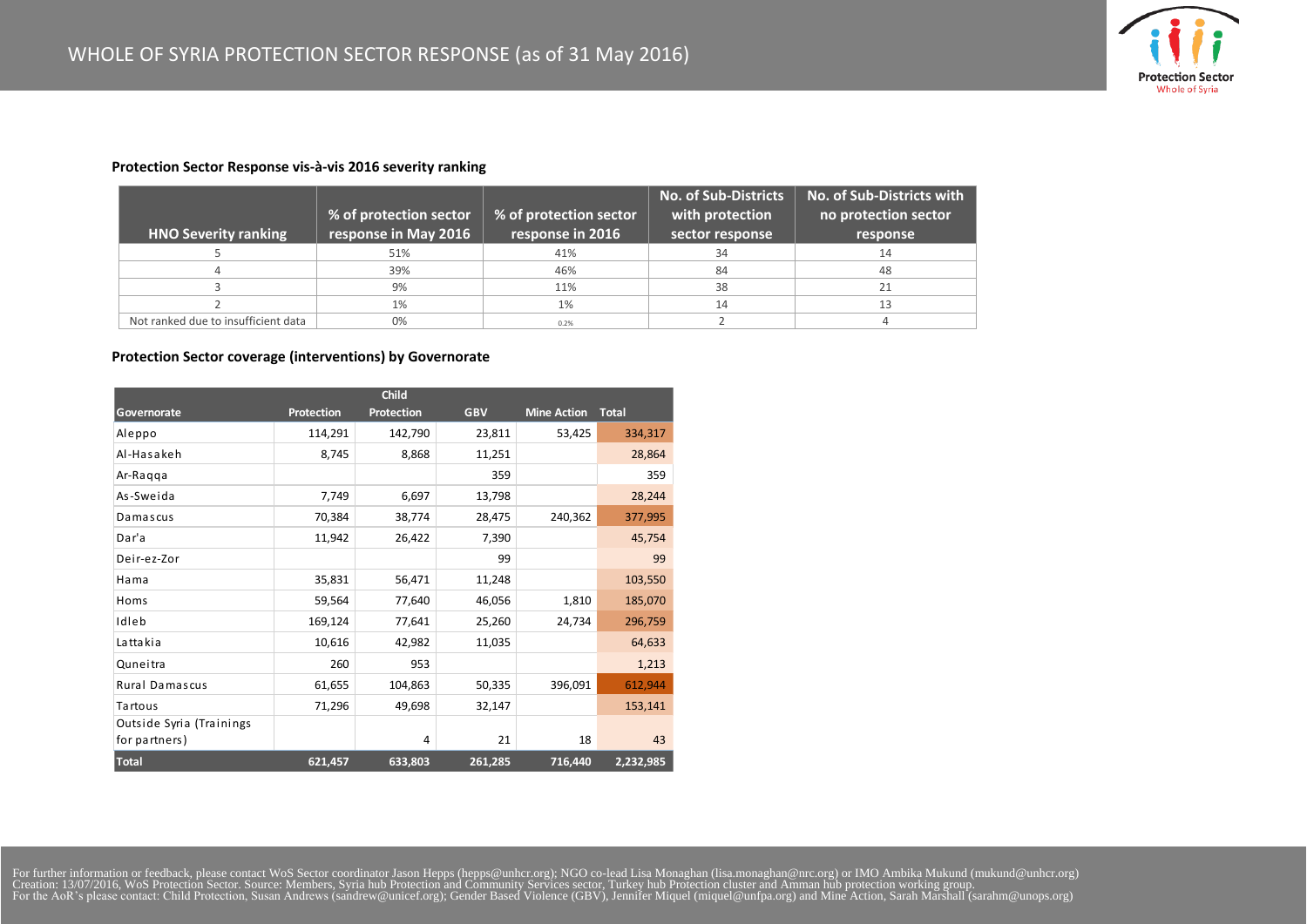

## **Protection Sector Reach by HRP indicator per Governorate**

|                           |                                                                                                                                                                                                     | Governorates |                  |                 |          |                          |                       |                |        |                          |          |          |                   |                |                               |         |
|---------------------------|-----------------------------------------------------------------------------------------------------------------------------------------------------------------------------------------------------|--------------|------------------|-----------------|----------|--------------------------|-----------------------|----------------|--------|--------------------------|----------|----------|-------------------|----------------|-------------------------------|---------|
| Area of<br>Responsibility | Indicator                                                                                                                                                                                           | Aleppo       | $Al-$<br>Hasakeh | $As-$<br>Sweida | Damascus | Dar'a                    | Deir-<br>$ez-$<br>Zor | Hama           | Homs   | Idleb                    | Lattakia | Quneitra | Rural<br>Damascus | Tartous        | Trainings<br>outside<br>Syria | Total   |
| Protection                | Indicator 1.2.1) # of girls, boys, women and<br>men benefiting from protection<br>interventions (including community based<br>protection interventions, case management<br>and referral mechanisms) | 44,443       | 1,306            | 2,243           | 40,643   | 664                      | $\sim$                | 2,158          | 23,371 | 19,719                   | 4,818    |          | 3,744             | 1,869          |                               | 144,978 |
|                           | Indicator 1.2.3) # of girls, boys, women and<br>men reached with risk mitigation<br>programming (including community safety<br>and protection, awareness raising, risk<br>education etc)            | 74,759       | 6,819            | 5,366           | 29,547   | 11,278                   |                       | 34,500         | 37,865 | 149,463                  | 5,815    | 10       | 59,323            | 69,891         |                               | 484,636 |
| Child<br>Protection       | Indicator 3.1.1) # of girls, boys, women and<br>men participating in structured and<br>sustained child protection and psychosocial<br>support programmes, including parenting<br>programmes         | 87,737       | 961              | 768             | 15,644   | 13,055                   |                       | 41,298         | 32,448 | 54,215                   | 16,412   | 446      | 58,356            | 7,353          | ×.                            | 328,693 |
|                           | Indicator 3.1.2) # of individuals reached with<br>awareness raising initiatives on child<br>protection issues (age and sex<br>disaggregated, to extent possible)                                    | 46,191       | 7,856            | 5,907           | 19,150   | 10,902                   |                       | 13,777         | 29,638 | 12,166                   | 22,440   | 412      | 42,281            | 14,697         |                               | 225,417 |
|                           | Indicator 3.2.1) # of girls and boys who are<br>survivors or at risk receiving specialist child<br>protection services (case management)                                                            | 2,148        | 14               | $\sim$          | 327      | $\overline{\phantom{a}}$ | $\sim$                | 106            | 398    | 6,313                    | 96       | $\sim$   | 388               | 228            | $\sim$                        | 10,018  |
|                           | Indicator 3.3.1) # of frontline child<br>protection workers and volunteers trained in<br>line with the child protection minimum<br>standards (women/men)                                            | 658          | $\overline{a}$   | $\sim$          | 893      | 30                       | $\sim$                | 171            | 73     | 1,300                    |          | $\sim$   | 523               | 5              | 8                             | 3,665   |
| GBV                       | Indicator 4.3.1) # of humanitarian actors<br>trained on GBV (includes all trainings: CMR,<br>MISP, SOPs, GBV, IASC etc.)                                                                            | 210          | 60               |                 | 655      | 24                       | 99                    | $\overline{2}$ | 315    | 355                      | 15       |          | 6                 | $\overline{2}$ | 21                            | 1,764   |
| <b>Mine Action</b>        | Indicator 5.2.1) # Beneficiaries who received<br><b>Risk Education</b>                                                                                                                              | 53,416       |                  |                 | 240,282  |                          |                       |                | 1,780  | 24,720                   |          |          | 396,076           |                | $\sim$                        | 716,274 |
|                           | Indicator 5.3.1) # people trained on EOD<br>clearance and risk education                                                                                                                            | 9            |                  |                 | $\sim$   |                          |                       |                |        | $\overline{\phantom{a}}$ |          |          |                   |                |                               | 9       |